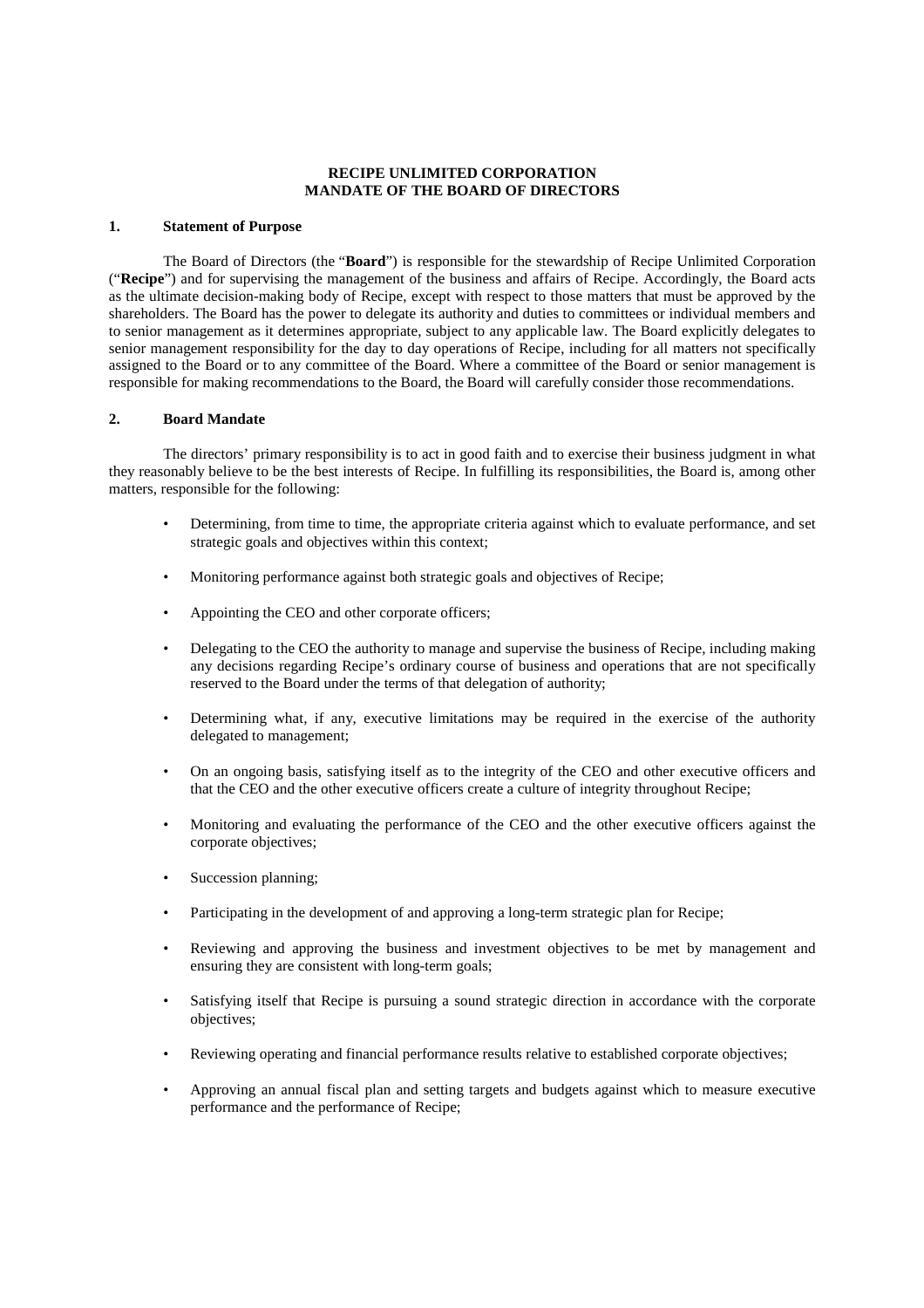- Ensuring that it understands the principal risks of Recipe's business, and that appropriate systems to manage these risks are implemented;
- Ensuring that the materials and information provided by Recipe to the Board and its committees are sufficient in their scope and content and in their timing to allow the Board and its committees to satisfy their duties and obligations;
- Reviewing and approving Recipe's annual and interim financial statements and related management's discussion and analysis, annual information form, annual report (if any) and management proxy circular;
- Overseeing Recipe's compliance with applicable audit, accounting and reporting requirements, including in the areas of internal control over financial reporting and disclosure controls and procedures;
- Confirming the integrity of Recipe's internal control and management information systems;
- Approving any securities issuances and repurchases by Recipe;
- Determining the amount and timing of dividends to shareholders, if any;
- Approving the nomination of directors;
- Maintaining records and providing reports to shareholders;
- Establishing committees of the Board, where required or prudent, and defining their respective mandates;
- Approving the charters of the Board committees and approving the appointment of directors to Board committees and the appointment of the Chairs of those committees;
- Satisfying itself that a process is in place with respect to the appointment, development, evaluation and succession of senior management;
- Adopting a communications policy for Recipe (including ensuring the timeliness and integrity of communications to shareholders, other stakeholders and the public and establishing suitable mechanisms to receive shareholder views); and
- Monitoring the social responsibility, integrity and ethics of Recipe.

# **3. Independence of Directors**

The Board is comprised of independent members and a non-independent member. For this purpose, a director is independent if he or she would be independent within the meaning of National Instrument 58- 101 — *Disclosure of Corporate Governance Practices*, as the same may be amended from time to time. On an annual basis, the Board will determine which of its directors is independent based on the rules of applicable stock exchanges and securities regulatory authorities and will publish its determinations in the management circular for Recipe's annual meeting of shareholders. Directors have an on-going obligation to inform the Board of any material changes in their circumstances or relationships that may affect the Board's determination as to their independence and, depending on the nature of the change, a director may be asked to resign as a result.

At any time that Recipe has a Chair of the Board who is not "independent" within the meaning of applicable securities laws and stock exchange rules, the Chair of the Board shall be responsible for ensuring that the Directors who are independent of management have opportunities to meet without management present. Discussions are to be led by an independent director who will provide feedback subsequently to the Chair of the Board.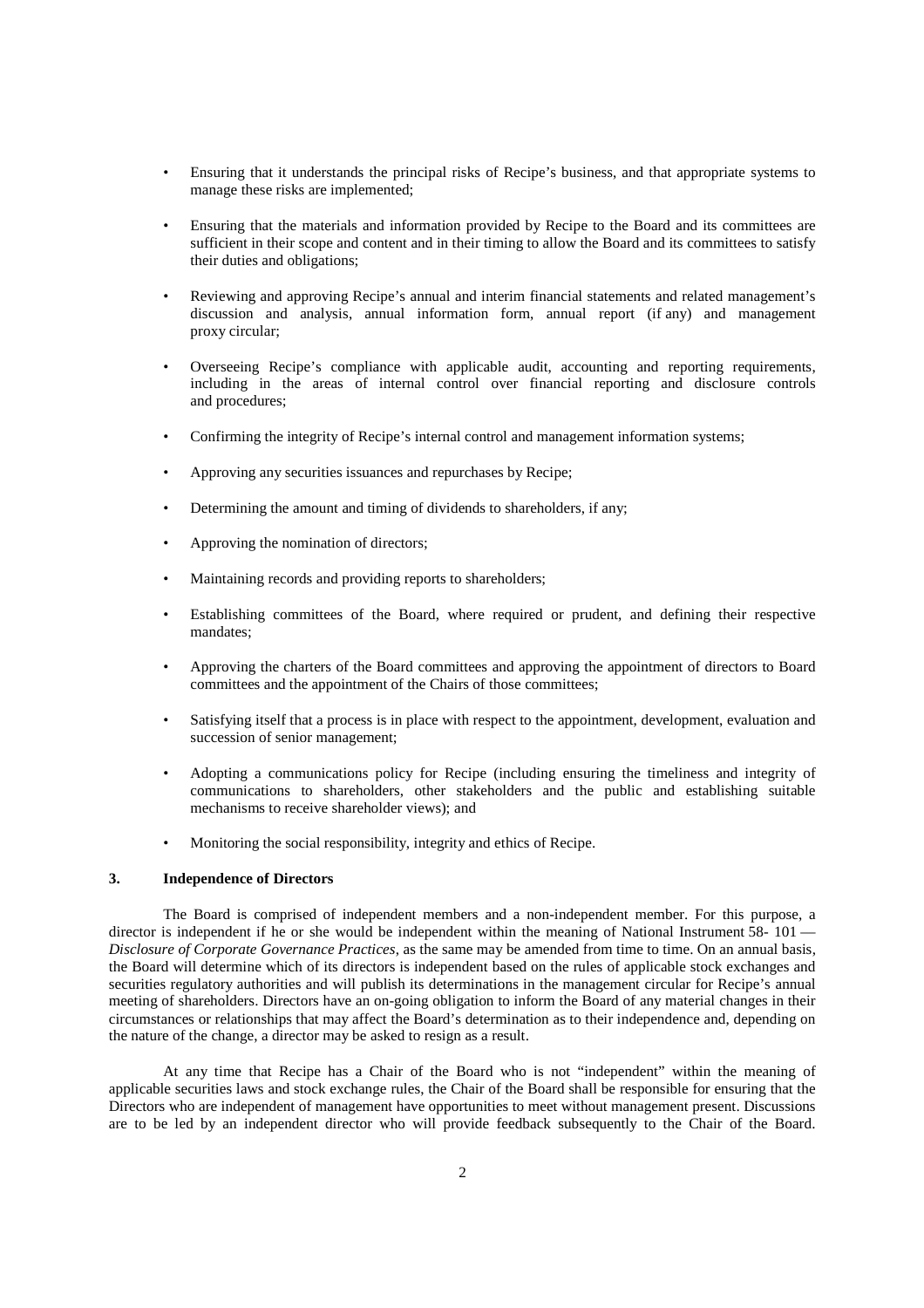Independent directors will be encouraged by the Chair of the Board to have open and candid discussions with the Chair.

#### **4. Board Size**

The Board is currently comprised of eight (8) members, seven (7) of which are independent and one (1) of which is not independent. The Board will periodically review whether its current size is appropriate. The size of the Board will, in any case, be within the minimum and maximum number provided for in the articles of Recipe (3 to 15).

### **5. Committees**

The Board will have an Audit Committee, and a Governance, Compensation and Nominating Committee, the charters of each of which will be as established by the Board from time to time. The Board may, from time to time, establish and maintain additional or different committees as it deems necessary or appropriate.

Circumstances may warrant the establishment of new committees, the disbanding of current committees or the reassignment of authority and responsibilities amongst committees. The authority and responsibilities of each committee are set out in a written mandate approved by the Board. At least annually, each mandate shall be reviewed and, on the recommendation of the Governance, Compensation and Nominating Committee, approved by the Board. Each Committee Chair shall provide a report to the Board on material matters considered by the Committee at the next regular Board meeting following such Committee's meeting.

## **6. Board Meetings**

*Agenda*

The Chair is responsible for establishing the agenda for each Board meeting.

### *Frequency of Meetings*

The Board will meet as often as the Board considers appropriate to fulfill its duties, but in any event at least once per quarter.

# *Responsibilities of Directors with Respect to Meetings*

Directors are expected to regularly attend Board meetings and Committee meetings (as applicable) and to review in advance all materials for Board meetings and Committee meetings (as applicable).

### *Minutes*

Regular minutes of Board and Committee proceedings will be kept and will be circulated on a timely basis to all directors and Committee members, as applicable, and the Chair (and to other directors, by request for review and approval).

#### *Attendance at Meetings*

The Board (or any Committee) may invite, at its discretion, non-directors to attend a meeting. Any member of management will attend a meeting if invited by the directors. The Chair may attend any Committee meeting.

### *Meetings of Independent Directors*

After each meeting of the Board, the independent directors may meet without the non-Independent Directors. In addition, separate, regularly scheduled meetings of the independent directors of the Board may be held, at which members of management are not present. The agenda for each Board meeting (and each Committee